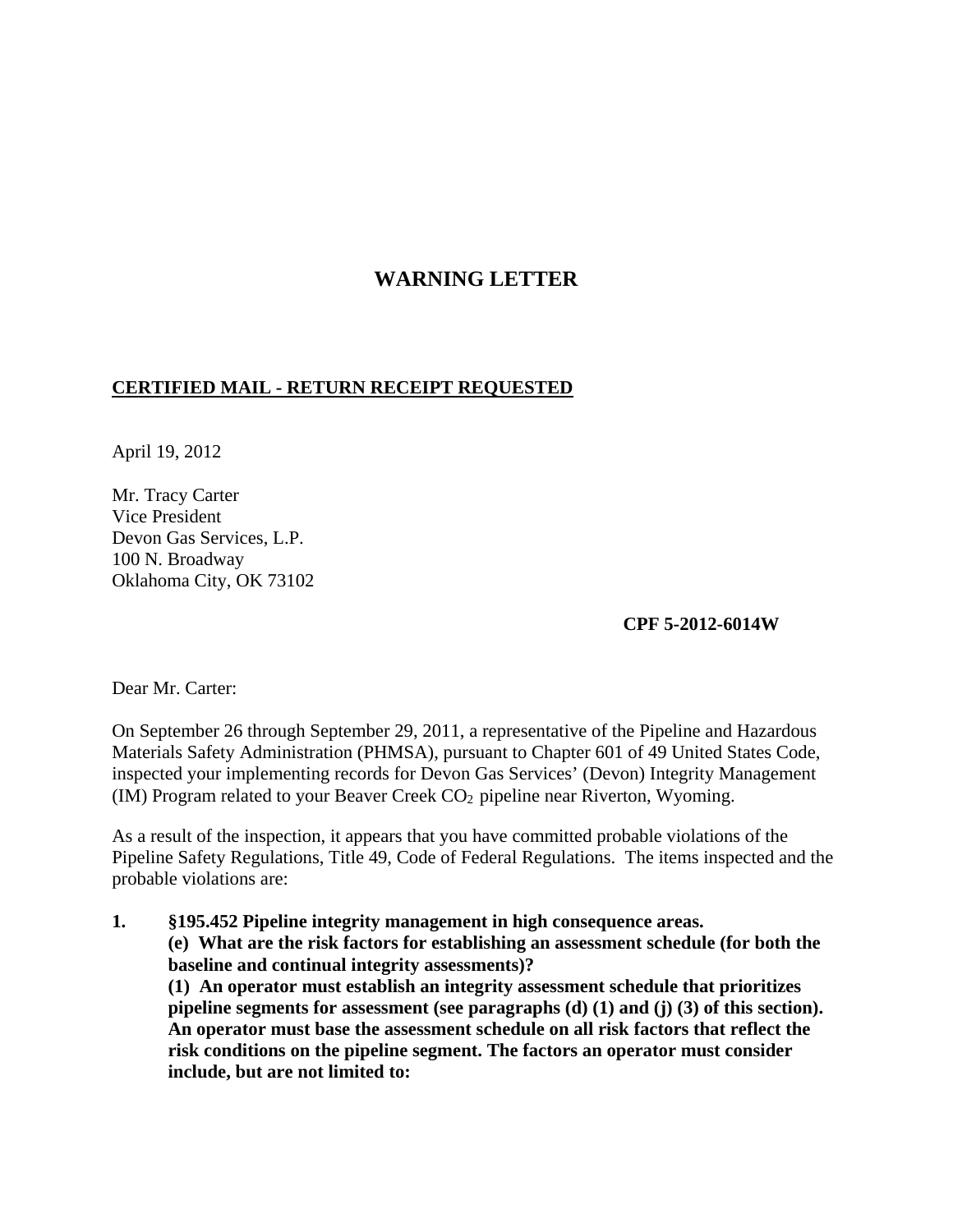**(i) Results of the previous integrity assessment, defect type and size that the assessment method can detect, and defect growth rate;**

**(ii) Pipe size, material, manufacturing information, coating type and condition, and seam type;**

**(iii) Leak history, repair history and cathodic protection history;**

**(iv) Product transported;**

**(v) Operating stress level;**

**(vi) Existing or projected activities in the area;**

**(vii) Local environmental factors that could affect the pipeline (e.g., corrosivity of soil, subsidence, climatic);**

**(viii) geo-technical hazards; and**

**(ix) Physical support of the segment such as by a cable suspension bridge.**

Devon did not adequately consider all of the risk factors associated with their pipeline when establishing an assessment schedule. Devon failed to use all of the available data to represent their pipeline characteristics in the risk analysis of pipeline segments. At the time of inspection, it appears that the general or default values were inappropriately used where pipe data had not been collected. An accurate and up-to-date risk analysis is the basis of having an effective integrity management program and must use all of the risk factors available to the operator.

### **2. §195.452 Pipeline integrity management in high consequence areas.**

**(i) What preventive and mitigative measures must an operator take to protect the high consequence area?** 

**(1) General requirements. An operator must take measures to prevent and mitigate the consequences of a pipeline failure that could affect a high consequence area. These measures include conducting a risk analysis of the pipeline segment to identify additional actions to enhance public safety or environmental protection. Such actions may include, but are not limited to, implementing damage prevention best practices, better monitoring of cathodic protection where corrosion is a concern, establishing shorter inspection intervals, installing EFRDs on the pipeline segment, modifying the systems that monitor pressure and detect leaks, providing additional training to personnel on response procedures, conducting drills with local emergency responders and adopting other management controls.**

Devon did not take additional measures to prevent and mitigate the consequences of a pipeline failure that could affect a high consequence area. At the time of inspection, it was noted that Devon's Integrity Management program listed several potential candidates for preventive and mitigative measures to reduce the consequences of a pipeline failure in an HCA. However, none of the candidates had been selected to assist Devon in reducing the consequences of a pipeline failure. Devon needs to use the results from their risk analysis to formulate a strategy of implementing their preventive and mitigative measures program.

## **3. §195.452 Pipeline integrity management in high consequence areas.**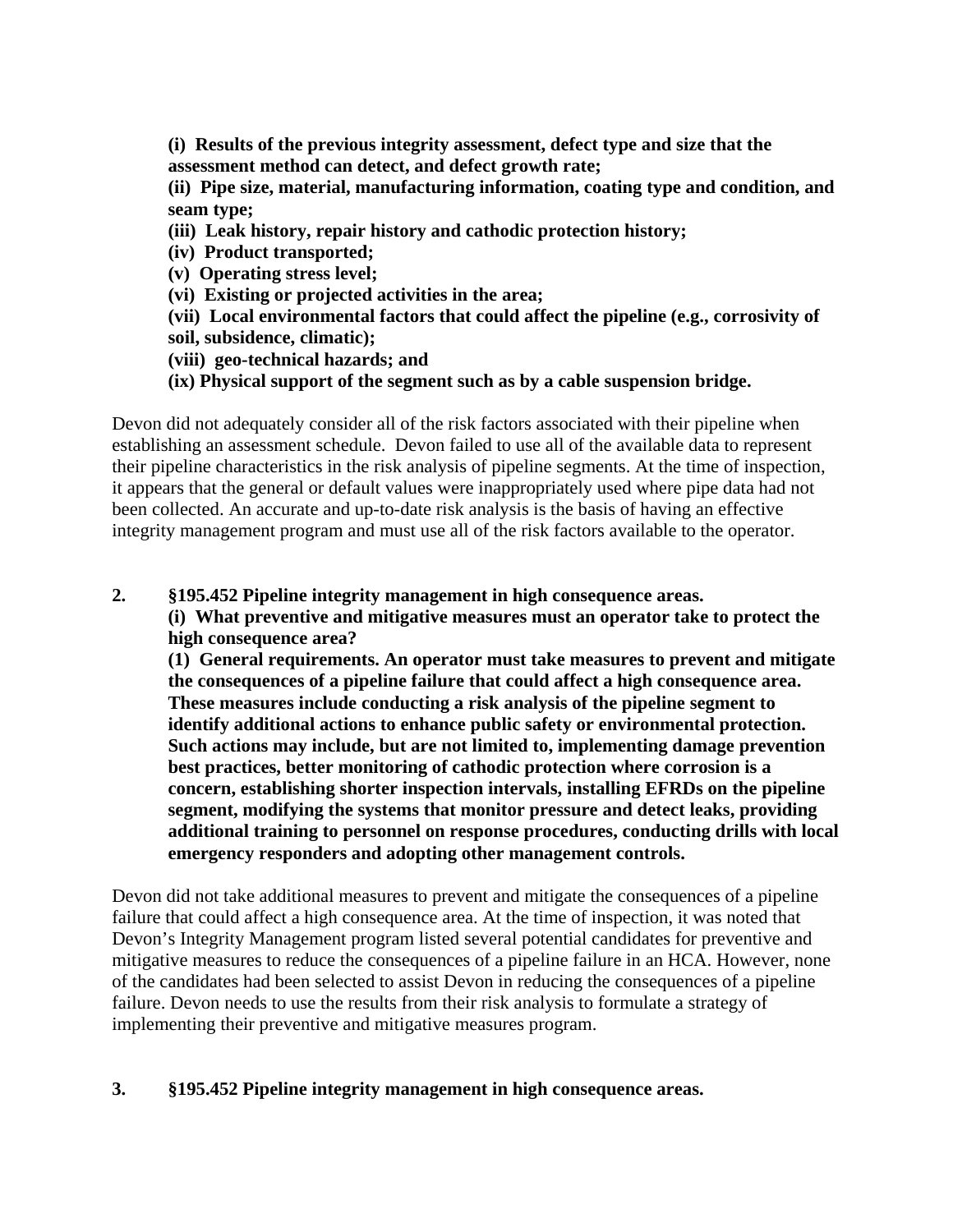**(i) What preventive and mitigative measures must an operator take to protect the high consequence area?**

**(3) Leak detection. An operator must have a means to detect leaks on its pipeline system. An operator must evaluate the capability of its leak detection means and modify, as necessary, to protect the high consequence area. An operator's evaluation must, at least, consider, the following factors–length and size of the pipeline, type of product carried, the pipeline's proximity to the high consequence area, the swiftness of leak detection, location of nearest response personnel, leak history, and risk assessment results.** 

Devon did not perform an evaluation of its leak detection capability to protect the high consequence area. At the time of inspection, Section 6 of Devon's *P&MM Evaluation Form 606* states, "Since the  $CO<sub>2</sub>$  line only has one HCA and it directly impacts the HCA, there would be no reduction in impact to HCAs. Also, additional studies were not deemed necessary by the SMEs." However, it appears that *Form 606* did not indicate a formal evaluation of their leak detection capability was completed in accordance with your own IM procedures. Devon must perform an evaluation of its leak detection capability to protect the high consequence area.

### **4. §195.452 Pipeline integrity management in high consequence areas.**

**(i) What preventive and mitigative measures must an operator take to protect the high consequence area?**

**(4) Emergency Flow Restricting Devices (EFRD). If an operator determines that an EFRD is needed on a pipeline segment to protect a high consequence area in the event of a hazardous liquid pipeline release, an operator must install the EFRD. In making this determination, an operator must, at least, consider the following factors–the swiftness of leak detection and pipeline shutdown capabilities, the type of commodity carried, the rate of potential leakage, the volume that can be released, topography or pipeline profile, the potential for ignition, proximity to power sources, location of nearest response personnel, specific terrain between the pipeline segment and the high consequence area, and benefits expected by reducing the spill size.**

Devon failed to perform an evaluation of its Emergency Flow Restricting Devices (EFRD) capability to protect the high consequence area. At the time of inspection, Section 6 of Devon's *P&MM Evaluation Form 606* states, "Since the CO<sub>2</sub> line only has one HCA and it directly impacts the HCA, there would be no reduction in impact to HCAs. Also, additional studies were not deemed necessary by the SMEs." However, it appears that *Form 606* did not indicate an evaluation of their EFRD capability was completed in accordance with your own IM procedures. Devon must perform an evaluation of its EFRD capability to protect the high consequence area.

Under 49 United States Code, § 60122, you are subject to a civil penalty not to exceed \$100,000 for each violation for each day the violation persists up to a maximum of \$1,000,000 for any related series of violations. We have reviewed the circumstances and supporting documents